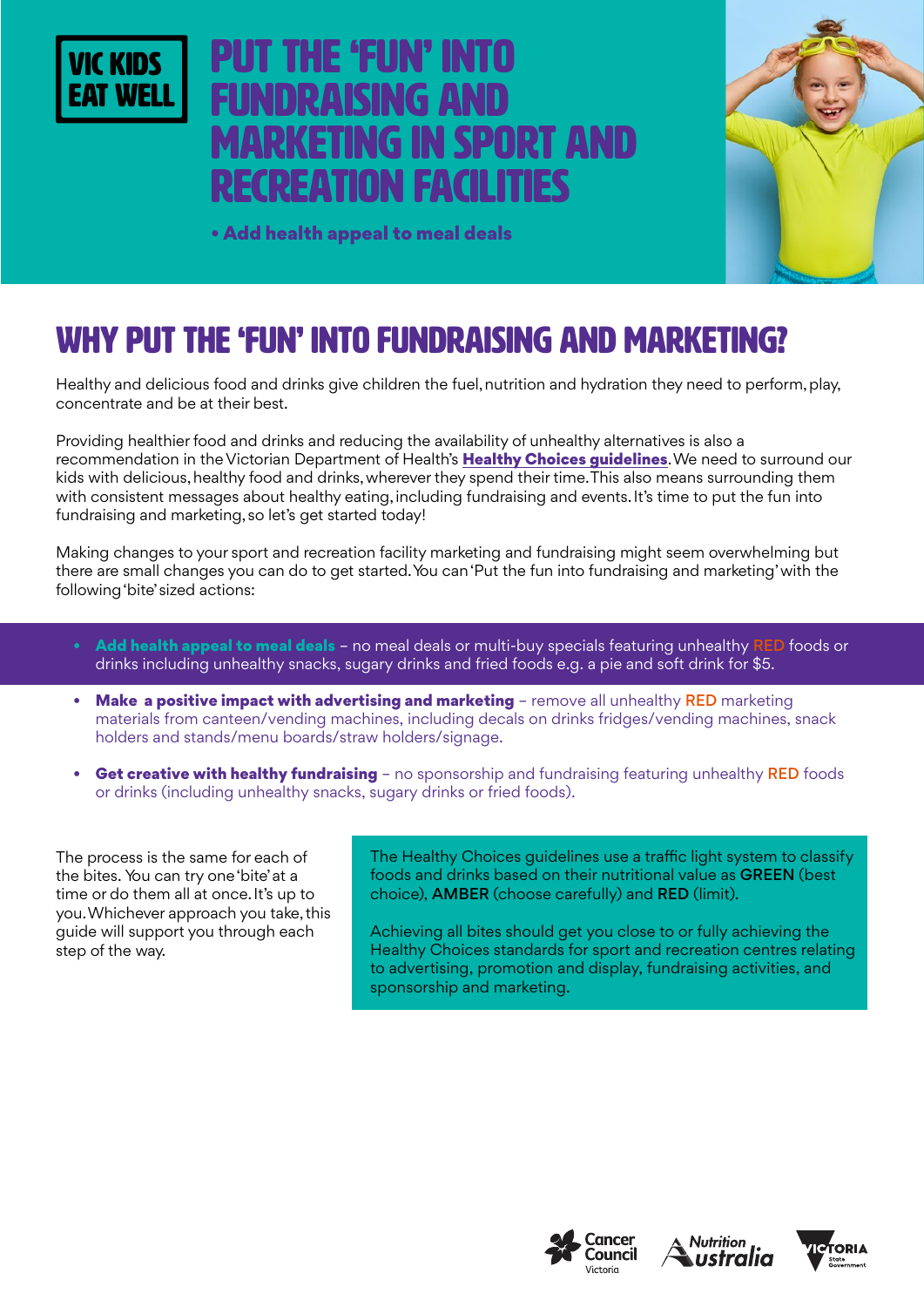# Add health appeal to meal deals – WHAT'S INVOLVED?

The 'Add health appeal to meal deals' bite includes not using marketing featuring unhealthy RED foods or drinks. Marketing refers to any promotion or advertisement of food and/or drink items from the facility. For example:

- meal deals or combos
- multi-buy promotions e.g. buy 2 for the price of 1 deals
- specials
- competitive prices
- posters advertising food and drink options in the kiosk

Note: RED food and drinks refer to confectionary, sugary drinks, fried foods, pastries, baked goods or snack food items high in added fat, salt and/or sugar. For example, packaged chips, lollies, meat pies, chocolate or soft drink.

#### To add health appeal to meal deals, follow our three simple steps:



STEP ONE: REVIEW

Start by identifying the unhealthy RED food and drink marketing currently being used at the facility. This will help identify which marketing needs to be removed or changed.

Consider where this marketing might be taking place currently at the facility. This could include marketing of RED items on the facility's website, newsletters and anywhere across the centre (e.g. posters or signage around the facility outside the kiosk; as well as menu boards at the kiosk).



### FP TWN: PI AN

Now you know what you have, decide how you will make your changes.

If you have current meal deals, multi-buy promotions or specials that include RED foods and drinks, you can either:

- remove them completely, OR
- replace the foods and drinks offered in these promotions with GREEN options e.g. offer a salad wrap and flavoured milk meal deal instead of a pie and soft drink meal deal.







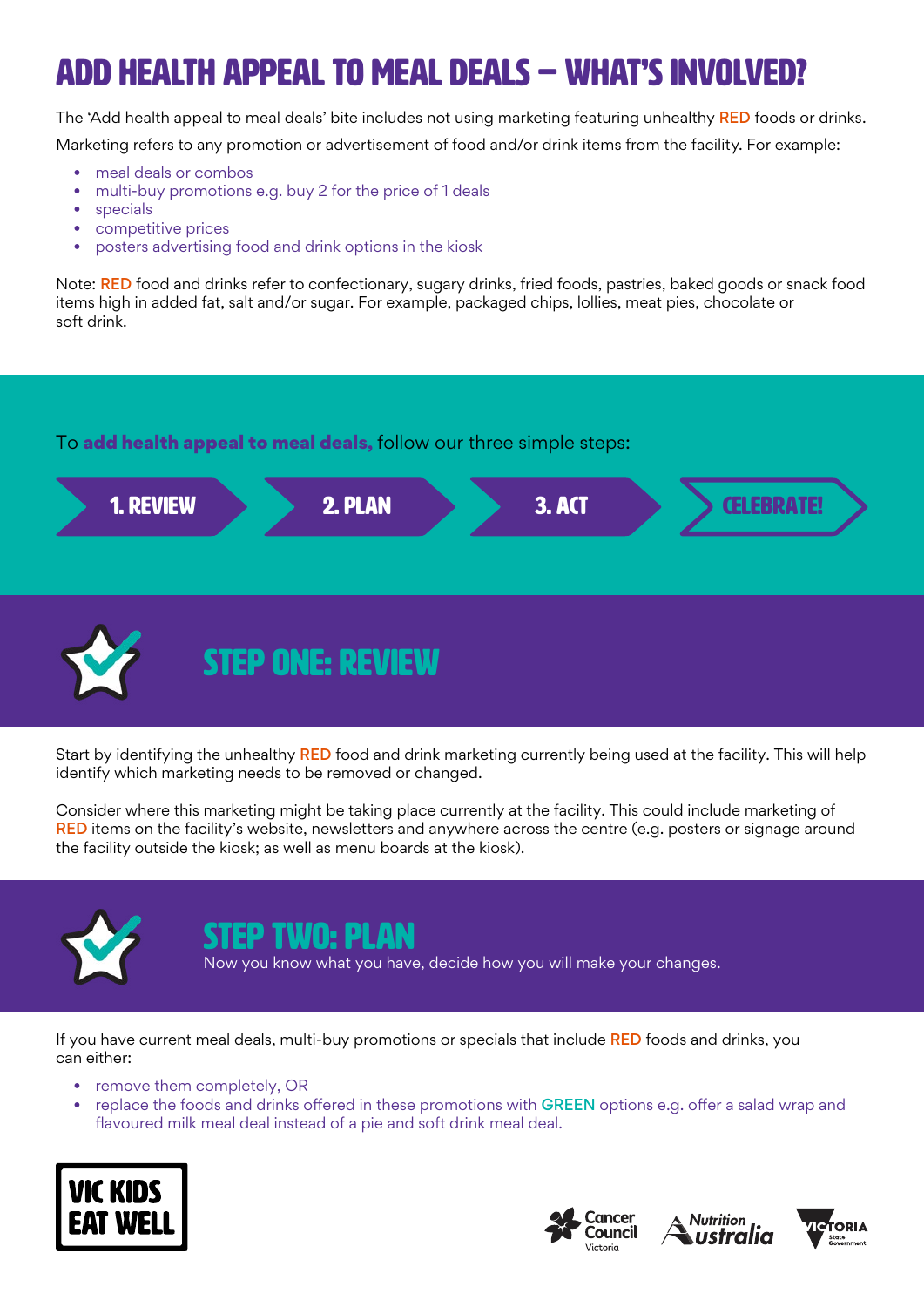## Preparing for change

There are different ways to introduce changes and make improvements to the marketing in a facility. You can make changes all at once or use a gradual approach:

All at once: this is a quick way to drastically improve the healthy eating messages and healthy food and drink options you are promoting at the facility.

A gradual approach: this option gives the facility more time to remove or replace current promotion of RED foods and drinks. If the facility has a lot of changes to make you might consider replacing the promotion of less popular RED foods and drinks first. Then move onto replacing the promotion of the most popular RED items second.



### STEP THREE: ACT

Now you've done all the groundwork, it's time to put it into action.

Consider other areas of branding and fundraising in the small bites that you can also improve to make these changes have a greater impact.

For example:

- Position GREEN choices up the front, at eye level and within easy reach for customers.
- Place only GREEN and AMBER items at the cash register to encourage healthy last-minute choices.
- Create posters showing the new **GREEN** options available at the kiosk.
- Price the healthier options competitively. Encourage the sale of GREEN options by reducing their price, while slightly increasing the price of less healthy items.
- Promote your GREEN options by using rewards and other added benefits to promote sales, such as stamp cards where if you buy 5 GREEN items the 6th is for free.

## SUPPORTING SUCCESS

For more ideas and information go to [Promoting healthy foods and drinks | Healthy Eating Advisory Service.](http://heas.health.vic.gov.au/healthy-choices/promoting-healthier-choices) Be sure to communicate these changes to all the kiosk staff who might be stocking the food and drink displays. This will ensure the changes to unhealthy food and drink promotions are maintained.

Remember, this is just one of the 'bites' you can do to put the fun into fundraising and marketing. Check out ['Make a positive impact with advertising and marketing'](https://www.vickidseatwell.health.vic.gov.au/resources) or ['Get creative with healthy fundraising'](https://www.vickidseatwell.health.vic.gov.au/resources) for how to promote consistent messages about healthy eating in the facility.